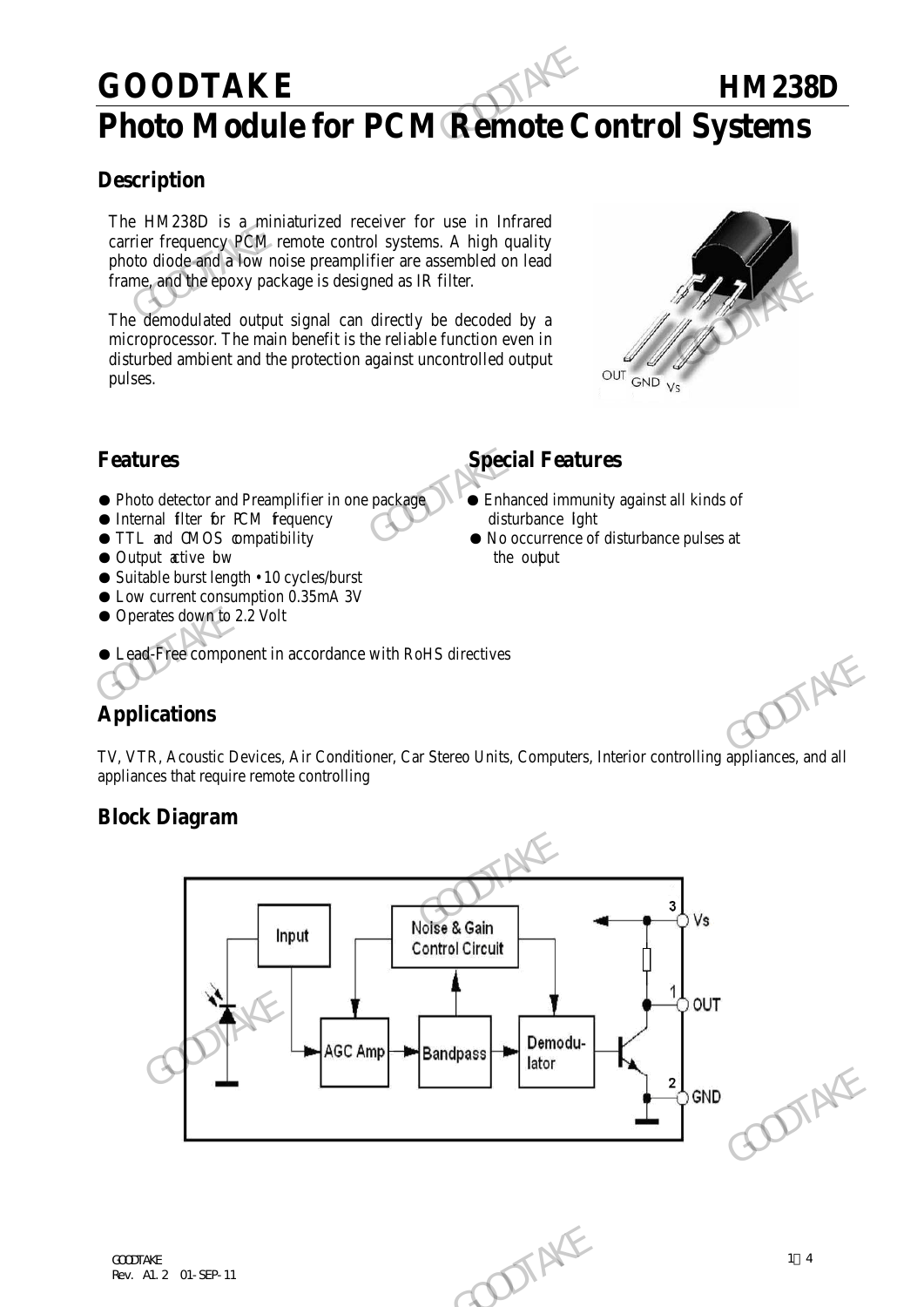

## **Application Circuit**



## **Absolute Maximum Ratings**

|                                                   | $\mathbf{2}$<br>*) recommended to suppress power supply disturbance |                | GND         |
|---------------------------------------------------|---------------------------------------------------------------------|----------------|-------------|
| <b>Absolute Maximum Ratings</b><br>Tamb = $25$ °C |                                                                     |                |             |
| Parameter                                         | <b>Test Conditions</b>                                              | Symbol         | Value       |
| <b>Supply Voltage</b>                             | (Vs)                                                                | V <sub>s</sub> | $0--6.0$    |
| <b>Supply Current</b>                             | (Vs)                                                                | Is             | 5           |
| <b>Output Voltage</b>                             | (OUT)                                                               | V <sub>o</sub> | $0--6.0$    |
| Output Current                                    | (OUT)                                                               | Io             | 2.5         |
| <b>Storage Temperature Range</b>                  |                                                                     | <b>Tstg</b>    | $-30---+85$ |
| <b>Operating Temperature Range</b>                |                                                                     | Tamb           | $-25---+85$ |
| Power Consumption                                 | $(Tamb \leq 85^{\circ}C)$                                           | Ptot           | 10          |
| <b>Soldering Temperature</b>                      | t $\leqslant$ 5s 1mm from case                                      | Tsd            | 260         |

## **Basic Characteristics**

| <b>Operating Temperature Range</b>      |                                    | $-25---+85$<br>Tamb |        |      | °C                       |              |  |
|-----------------------------------------|------------------------------------|---------------------|--------|------|--------------------------|--------------|--|
| Power Consumption                       | $(Tamb \leq 85^{\circ}C)$          | Ptot                | $10\,$ |      |                          | mW           |  |
| Soldering Temperature                   | $t \leq 5s$ 1mm from case          | Tsd                 |        |      | $^\circ\!{\rm C}$<br>260 |              |  |
|                                         |                                    |                     |        |      |                          |              |  |
| <b>Basic Characteristics</b>            |                                    |                     |        |      |                          |              |  |
| Tamb = $25$ °C                          | <b>Test Conditions</b>             | Symbol              | Min    |      |                          |              |  |
| Parameter                               |                                    |                     |        | Typ  | Max                      | Unit         |  |
| <b>Supply Voltage</b><br>(Vs)           | Recommended operating              | <b>Vs</b>           | 2.5    |      | 5.5                      | $\mathbf{V}$ |  |
| Supply Current (Vs)                     | $Vs = 5V$                          | Is                  | 0.25   | 0.5  | 0.9                      | mA           |  |
| <b>Transmission Distance</b>            | IR diode AT205, IF=0.4A            | $\mathbf d$         | 20     |      |                          | m            |  |
| Output Voltage High (Pin1)              | $Vs = 5V$                          | <b>VOSH</b>         | 45     |      |                          | $\mathbf{V}$ |  |
| Output Voltage Low (Pin1)               | Cycle 1.2mS, 50% duty              | <b>VOSL</b>         |        |      | 250                      | mV           |  |
| Level Output Pulse Width                | Burst Wave= 600µs,                 | TwH                 | 400    |      | 800                      | $\mu s$      |  |
| Level Output Pulse Width                | Cycle 1.2mS, 50% duty              | TwL                 | 400    |      | 800                      | $\mu s$      |  |
| Carrier frequency                       |                                    | fo                  |        | 37.9 |                          | kHz          |  |
| Peak Wavelength                         |                                    | $\lambda$           |        | 940  |                          | nm           |  |
| Directivity                             | Angle of 1/2 transmission distance | $\theta$ 1/2        |        | ±45  |                          | deg          |  |
|                                         |                                    |                     |        |      |                          |              |  |
|                                         |                                    |                     |        |      |                          |              |  |
|                                         |                                    |                     |        |      |                          |              |  |
| <b>GOODTAKE</b><br>Rev. Al. 2 01-SEP-11 |                                    |                     |        |      |                          | 24           |  |
|                                         | DIENE                              |                     |        |      |                          |              |  |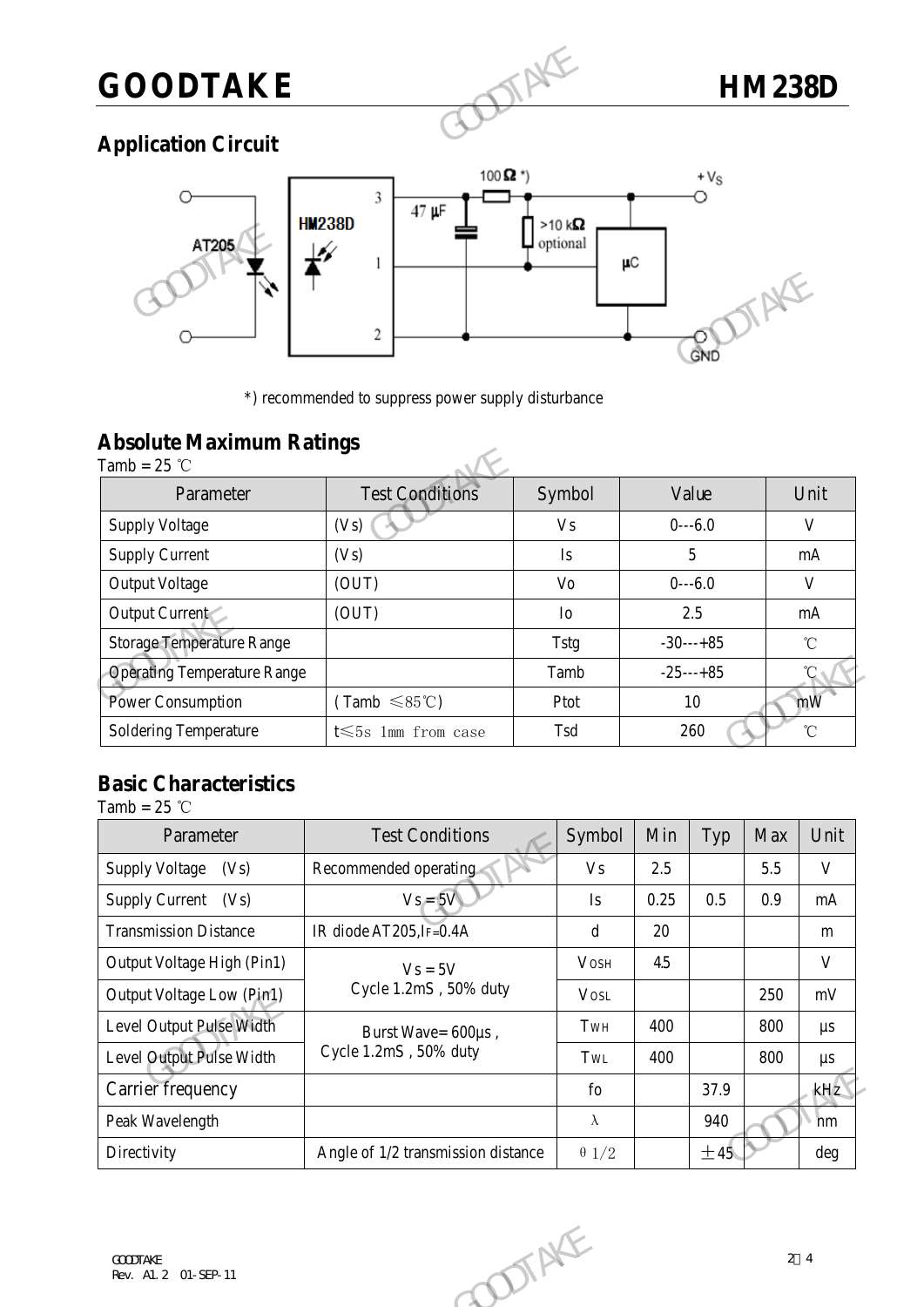# **GOODTAKE HM238D**<br>Package Outline

## **Package Outline**

Dimensions in mm: tolerance±0.3mm